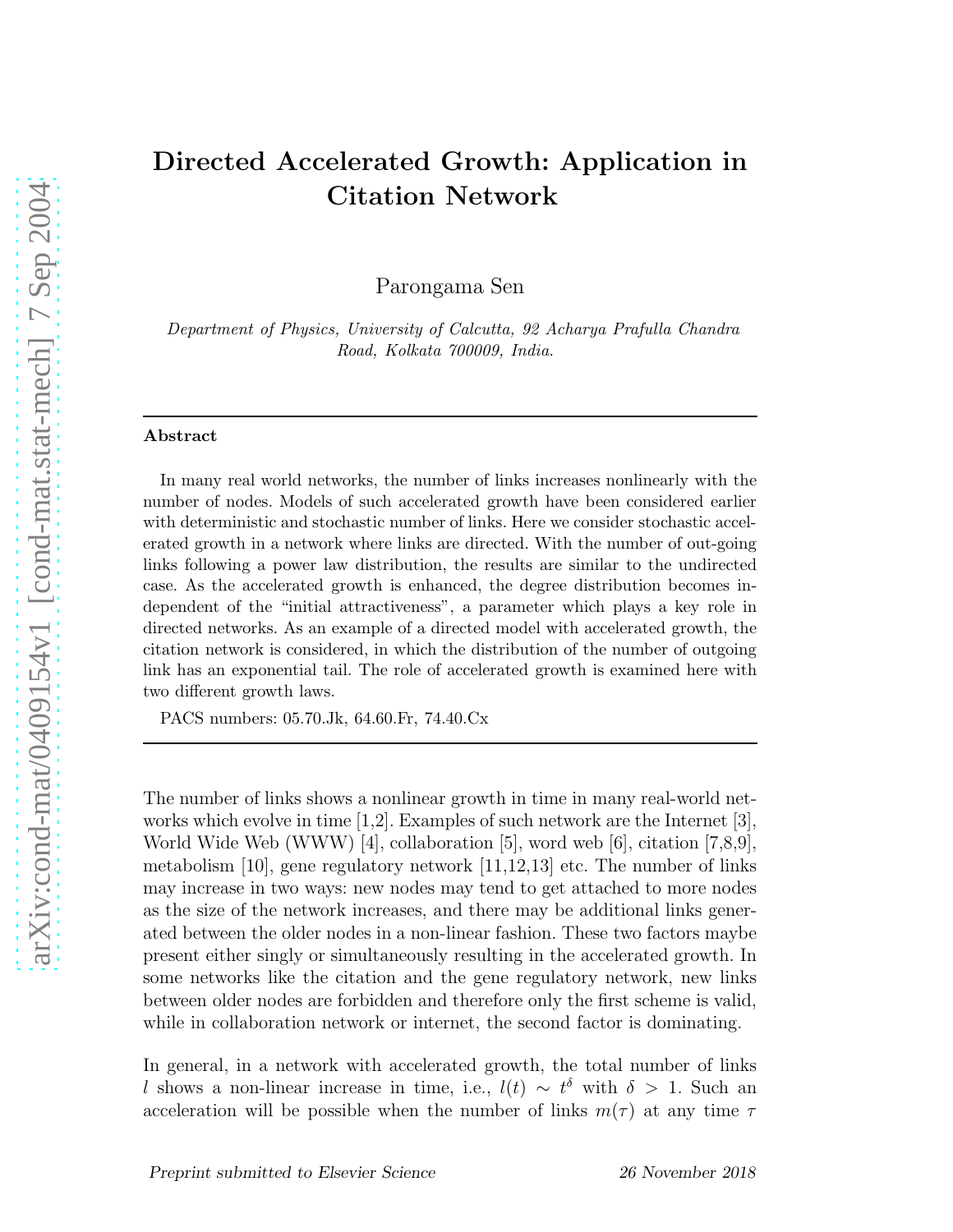available to the network is not a constant but increases in such a manner that  $l(t) = \sum_{\tau=1}^{t} m(\tau)$  shows a non-linear increase with time.

The case when the new node gets a fixed number of links but older nodes get new links the number of which grows in a non-linear fashion has been considered in both isotropic and directed models of growing networks [5,6,14], showing that it is distinct from networks with a linear growth rule. Networks in which older nodes do not get new links have also been considered recently, with the possibility of a new node to have either deterministic or stochastic number of links [15].

Many real systems like the citation network and WWW are directed networks [9,16]. In the citation network, accelerated growth has been shown to take place [9]. This network also evolves in such a way that new links are forbidden between old nodes. We propose in this paper directed models of accelerated growth with number of outgoing links given by a particular distribution and where older nodes are not allowed to get linked. One of these models mimics the citation network.

## Directed accelerated growth with power law distribution

As in [15], here we assume that in the growing network, the number of outgoing links m is determined by a power-law distribution, i.e.,

$$
P(m) \sim m^{-\lambda} \tag{1}
$$

with  $1 \leq m \leq N(\tau)$  at any time  $\tau$  when the number of nodes in the network is  $N(\tau)$ . The number of nodes is usually a linear function of time and  $N(\tau) = \tau$ when nodes are added one by one to the network.  $\lambda$  is the parameter controlling the measure of accelerated growth. As a new node comes in, it will get preferentially attached to m existing nodes with the probability

$$
\Pi \propto A + k_{in} \tag{2}
$$

where  $k_{in}$  is the in-degree of the existing node and A is the initial attractiveness of the network. A is a parameter which is necessary in all directed networks to ensure that a node even with  $k_{in} = 0$  has the chance to get linked with the new node. Without acceleration, when  $m$  is fixed, one gets a scale-free network with the the degree distribution  $P(k) \sim k^{-\gamma}$  where [18]

$$
\gamma = 2 + A/m. \tag{3}
$$

With m varying (growing) in time, the nature of the degree distribution  $P(k)$ is expected to change. This is obvious if one considers the average value of  $m$ which shows the following behaviour: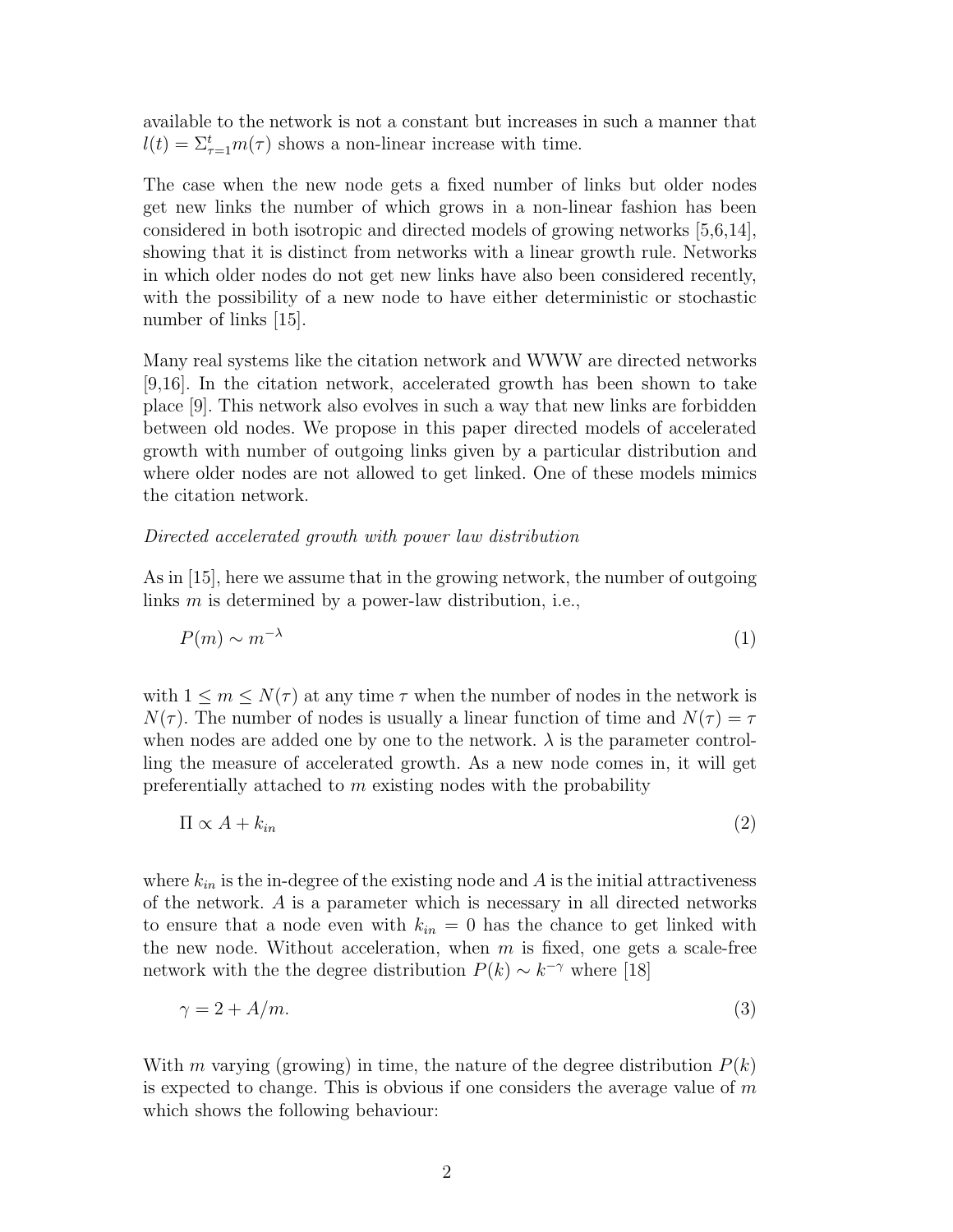

Fig. 1. The total degree distribution  $P(k)$  for different values of  $\lambda$  (shown as labels of the curves) are plotted against  $k$ . All the data are for networks evolved upto 4000 nodes in this and in the other figures. The value of  $A = 0.1$ . The straightline has slope 2.0.

$$
\langle m \rangle = \text{const} \text{ for } \lambda > 2
$$
  
 
$$
\propto N^{2-\lambda} \text{ for } 1 < \lambda < 2
$$
  
 
$$
\propto N \text{ for } \lambda < 1.
$$

For large values of  $\lambda$ , one should expect that the the distribution retains the features of a non-accelerated growing network. This is verified in the simulation. In Fig. 1, the data for  $P(k)$  for different  $\lambda$  values are shown. With  $A = 0.1, \gamma$  should be close to 2 if equation (3) is still valid. The data indicates that the exponent is indeed close to 2 for  $\lambda \geq 2$ . However, for smaller values of  $\lambda$ ,  $P(k)$  is different from that of the non-accelarated case and not a power law at all.  $P(k)$  is a stretched exponential function for  $2 \geq \lambda \geq 1$ . At  $\lambda = 1$ ,  $P(k)$  decays weakly with k and in fact shows a weak growth when  $\lambda$  is further decreased (curves (c) and (d) in Fig. 2). These results are very similar to the undirected model [15]. The fact that for  $\lambda < 2$ ,  $P(k)$  does not have a power-law decay shows that the randomness in  $m$  is relevant here.

From the simulations, one can directly obtain the in-degree distribution, which is the distribution of the number of incoming links to a node [17]. In Fig. 2, we have plotted the in-degree distribution alongwith the total degree distribu-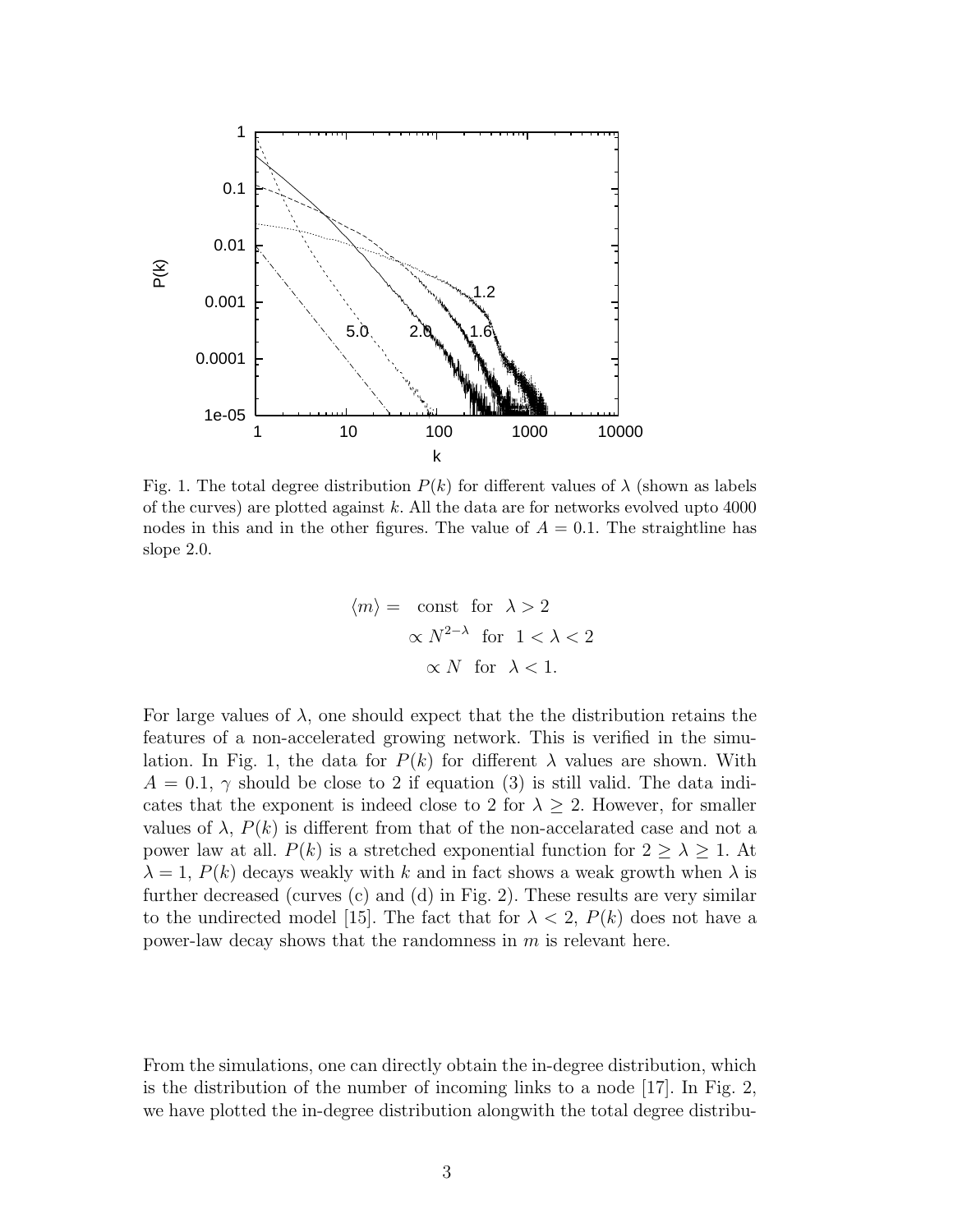

Fig. 2. The in-degree distributions are shown for (a)  $\lambda = 0.6$  and (b)  $\lambda = 1.0$ . The total degree distributions are markedly different: (c) is for  $\lambda = 1$  and (d) for  $\lambda = 0.6$ .  $A = 0.1$  in this figure.

tion as they show noticeable difference when  $\lambda$  is less than 2. To explain the above feature, we note that if  $P_{in}$  and  $P_{out}$  are the in-degree and out-degree distributions respectively then the total degree distribution can be expressed as

$$
P(k) = \sum_{k_1=1}^{k_1^{max}} P_{out}(k_1) P_{in}(k - k_1)
$$
\n(4)

where  $k_1^{max}$  is the maximum value of the out-degree  $k_1$ . Evidently, if  $k_1^{max}$  <<  $k$ , the in-degree and total degree distributions have similar behaviour with  $k$ . As  $\lambda$  becomes smaller,  $k_1^{max}$  increases and this inequality does not hold good anymore and therefore the in-degree and total degree distributions become different.

The variation of the degree distribution with a fixed value of  $\lambda$  and different A values is also worth studying. In Fig. 3 we show this variation. The data shows that the dependence on A gradually vanishes when the accelerated growth is increased. This can be explained by noting that when  $\lambda$  is small, each incoming node has to get linked to a large number of existing nodes and therefore the initial attractiveness factor in the attachment probability becomes unimportant. However, it has to be different from zero for reasons mentioned earlier.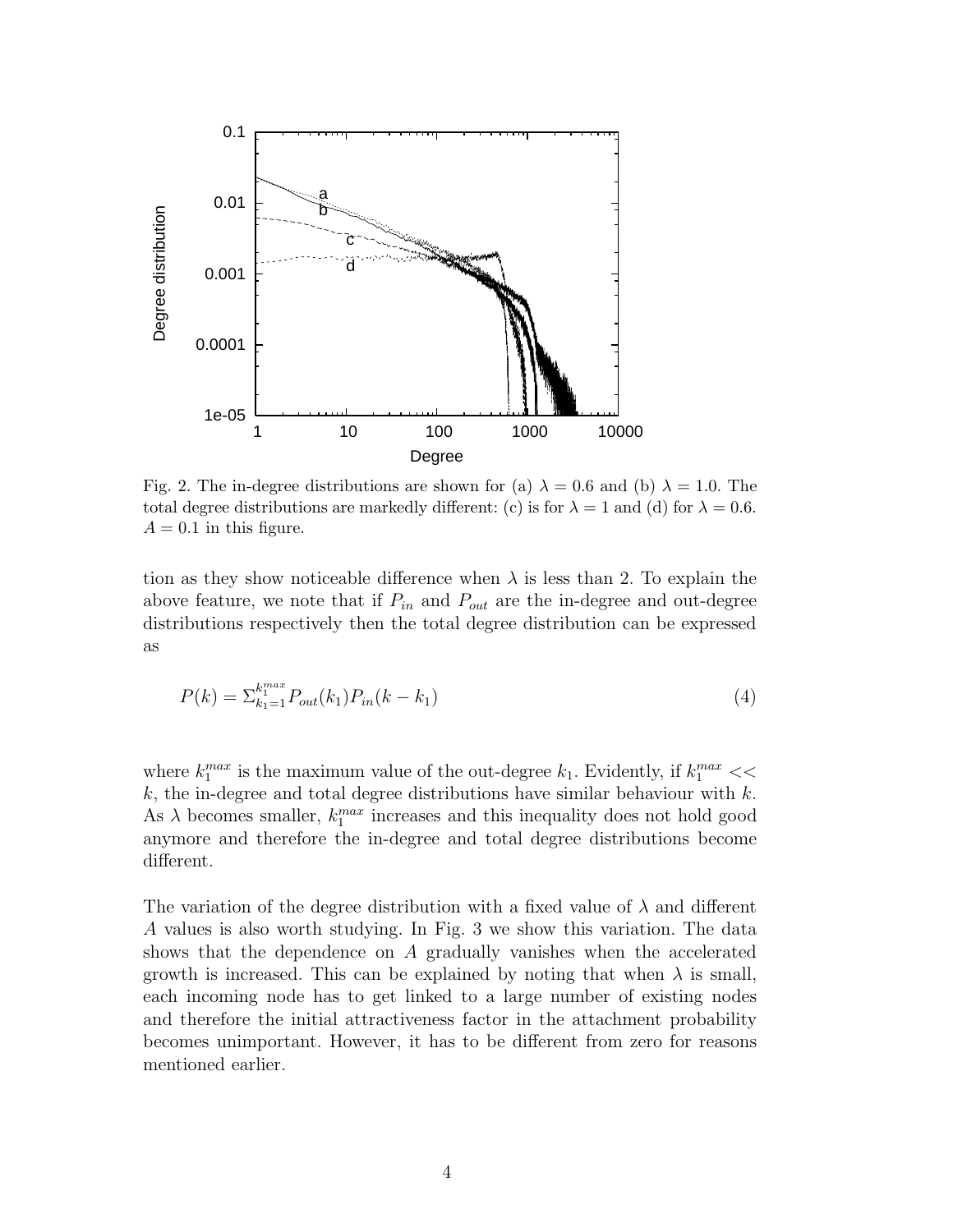

Fig. 3. The variation of  $P(k)$  against k with  $A = 0.1, 0.5$  and 1 are shown for 3 fixed values of  $\lambda: \lambda = 5, \lambda = 2$  and  $\lambda = 1$ . The dependence on A is seen to disappear as  $\lambda$  becomes smaller.

### Accelerated growth model for citation network

The citation network is a directed network in which the nodes are published papers. A new paper establishes a directed link with an old paper by citing it. Obviously new links cannot be formed between old nodes.

In a citation network, one is interested to find out the in-degree distribution  $P(k)$ , the number of papers which have been cited k times. The citation data  $P(k)$  may be studied in various ways: (journal-wise, time-wise [19]) etc. A citation network is obviously a growing network but while the in-degree distribution maybe scale-free, the out-degree distribution is not, as the number of papers cited is usually limited. However, the average number of citations does show an increase with the number of published papers, indicating that it has an accelerated growth [9]. In the present model, we find out the distribution  $P(k)$  irrespective of all details -  $P(k)$  is obtained for the set of all published papers and all citations made to them after their publication to date. As such it is difficult to compare with the available data for citation, and instead of attempting to do so, we investigate the role of accelerated growth in a citation network.

In [9], it was shown that the average number of citations (out-degree)  $\langle c \rangle$  made by a paper shows a growth with the number of published paper M as

$$
\langle c \rangle = \langle c_0 \rangle + b \ln(1 + M/M_0), \tag{5}
$$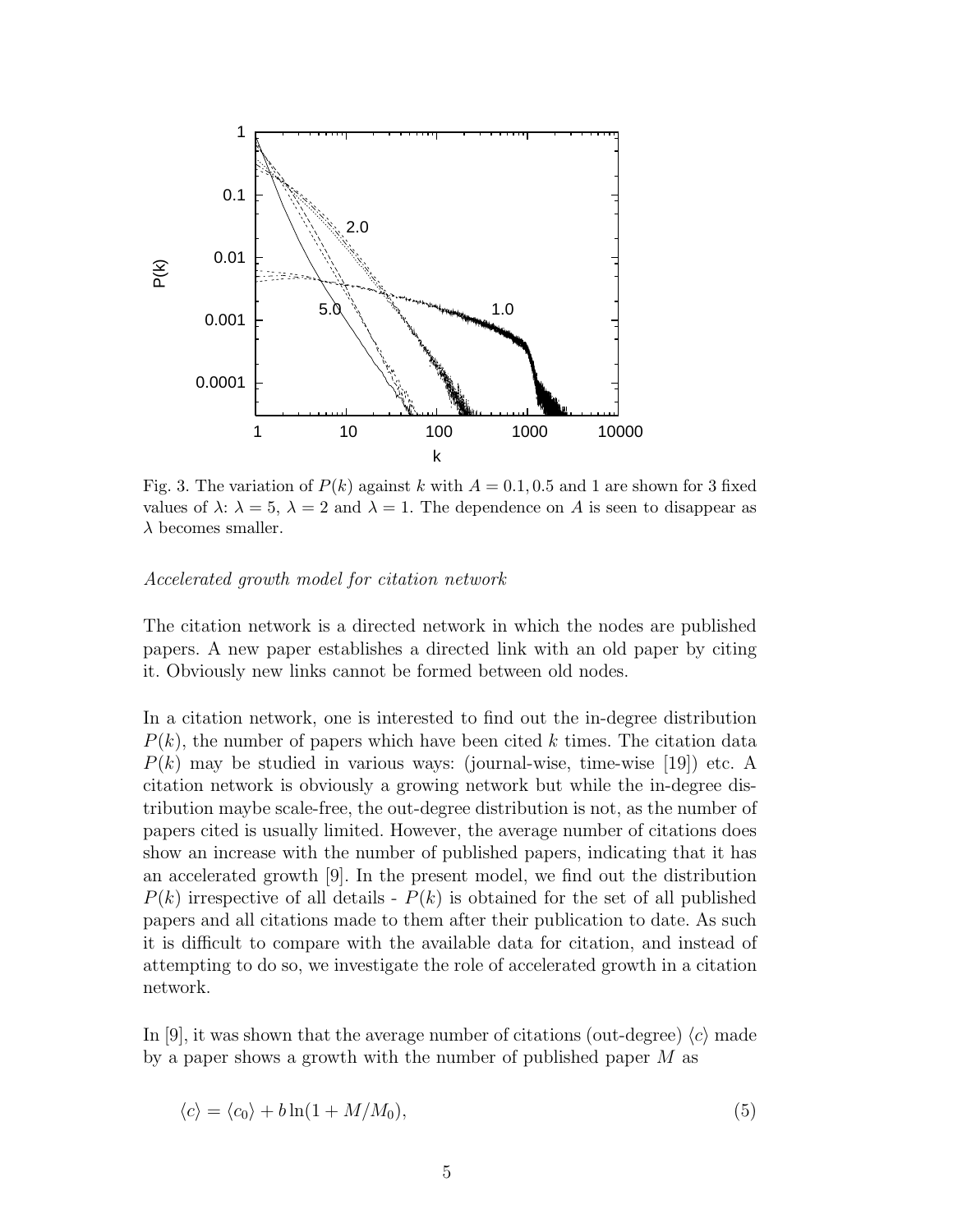$$
\langle c \rangle = \langle c_0 \rangle + bM/M_0,\tag{6}
$$

where  $M_0$  is the number of papers published before a reference year and  $\langle c_0 \rangle$ is the average number of citation of that year. The out-degree distribution of papers,  $P_c(c)$  showed that it had a peak and an exponential decay. While simulating the citation network this is in fact the distribution one must use instead of a power-law distribution discussed earlier.

In order to qualitatively match with the observed out-degree distribution in [9] we have used a distribution

$$
P_c(c) \sim c^{\alpha} \exp(-\beta c) \tag{7}
$$

which has an exponential decay and a peak at  $c_p = \alpha/\beta$ . Here c can be rescaled to obtain

$$
P_c(x) \sim x^{\alpha} \exp(-\alpha x) \tag{8}
$$

where  $x = c/c_p$ . The distribution is then precisely in the form as in [9] where the observed value of  $\alpha$  is  $O(1)$ . The average number of citations is  $\langle c \rangle =$  $(\alpha + 1)/\beta$  and in our simulation we keep  $\alpha$  constant and vary  $\langle c \rangle$  according to eq (5) or (6) such that effectively  $\beta$  is varied as time progresses. Taking  $\alpha = 1$ , we generate a network of 4000 papers and choose  $\langle c_0 \rangle = 5$  when  $M_0$ number of papers have been published (this may be considered small, but as the network has accelerated growth, the average outdegree increases; we have also checked that the results do not change for other values of  $\langle c_0 \rangle$ .

The model works in the following way: at any time we have a new paper with c outbound links (c is chosen according to the probability distribution (eq. 7)) which are attached to the existing nodes using a preferential attachment scheme (eq. 2) with  $A = 1$ .

For the logarithmic growth (eq. 5) we find that the degree distribution is scale-free with an exponent close to 2 indicating that the acceleration does not play an important role here. We have used different values of b (2 and 3) and  $M_0$  (100 and 1000)(comparable to the observed data) but the results do not depend seriously on these choices.

For the linear increase of citations (eq  $(6)$ ): we find that the behaviour of  $P(k)$ does become diffferent from that of the logarithmic case, and the distribution has a power law tail with an exponent  $\sim 1.6$ .

or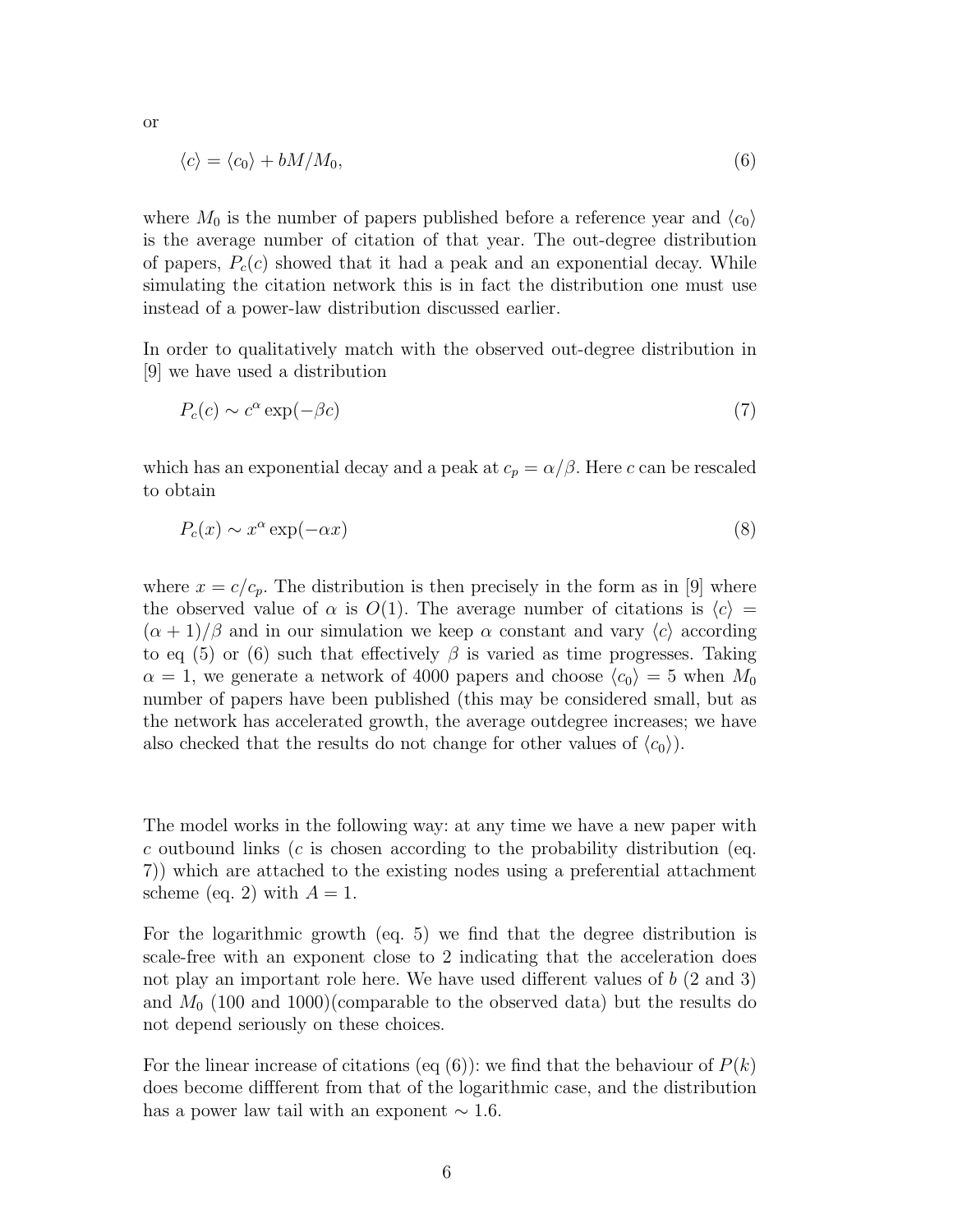

Fig. 4. In-degree distribution  $P(k)$  of citation network for linear and logarithmically accelerated citation models. The dotted lines have  $slope = 2.2$  (lower, corresponding to the non-accelerated model) and 1.6 (upper).

We have also we studied the non-accelerated network  $(b = 0)$ . We again find that  $P(k)$  has a power law decay with an exponent close to 2. Hence the accelerated growth does not play a very significant role as far as the logarithmic growth is concerned which is not very surprising. The linear growth also does not indicate a serious departure from the non-accelerated case possibly because of the low value of the factor  $b/M_0$  which controls the effect of the growth term.

In the non-accelerated model, the outdegree is a variable but its average is fixed and therefore it is still expected to be described by the general model of [18] (this is what happens in the case of the BA model [20] as observed in [21]). According to [18] the exponent of  $P(k)$  should be  $2 + A/\langle c \rangle = 2.2$ . We obtained a slightly smaller value of the exponent; the disagreement may be due to the finite size of the system. In fact, the exponents for the non-accelerated and the logarithmic growth data are found to be very close.

As mentioned earlier, we have not attempted to compare the results with the available citation data. Actually to do so, one should also consider other factors (e.g., aging [22], the fact that number of papers in each year increases, increased probability of citing a paper if the contents are closer etc.) in the model. In [9], a different algorithm to grow the network had been adopted (the form of the outdegree distribution was not assumed but generated here) which predicted a power law decay of  $P(k)$  with exponent 2.

In summary, we have studied two directed networks in which accelerated growth takes place. The number of links is determined by a power-law distribution in the first case and it is more of an academic interest to study it. In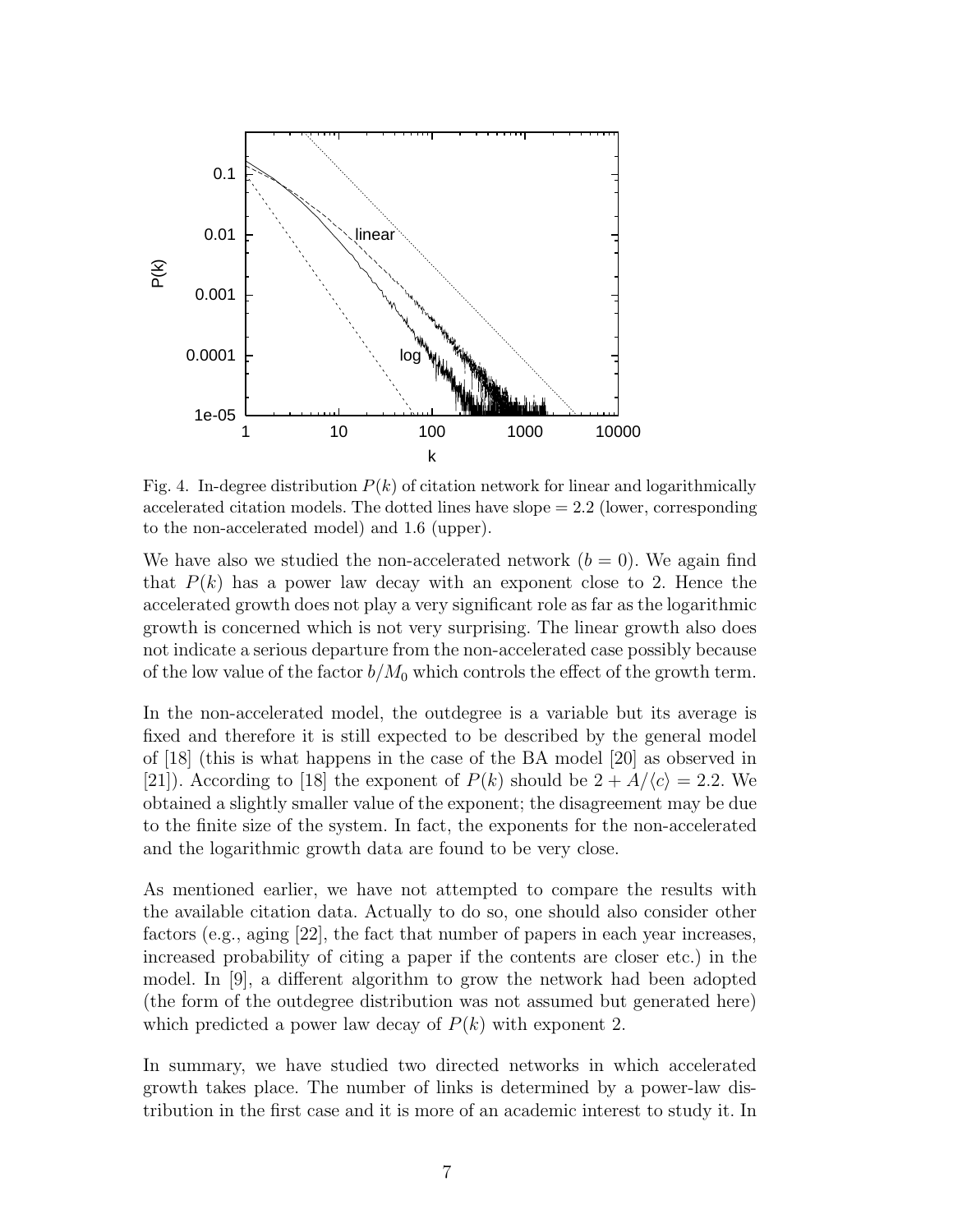the second, we examine the role of accelerated growth in a real network where the distribution of the outgoing link number is chosen according to observed data. The results of the directed model, where  $\lambda$  appears as a tuning parameter, are qualitatively similar to the undirected case with the behaviour of the degree distributions showing marked differnce at different intervals of the value of  $\lambda$ . The new feature in the directed accelerated model is that the degree distributions become independent of the value of the initial attractiveness parameter  $A(A \neq 0)$  as acceleration is enhanced.

It appears that appreciable difference from the non-accelerated case arises when the out-degree is power-law distributed. However, such a distribution of out-degree is rare, in real world networks one usually gets an exponential distribution for the out-degree. Also, in the citation network the acceleration term happens to be less significant due to its small magnitude such that the effect of acceleration becomes marginal.

Acknowledgments: The author acknowledges the hospitality of ICTP, Trieste, where part of the work was done. Financial support form DST grant SP/S2/M-11/99 is acknowledged.

## References

- [1] S. N. Dorogovtsev and J. F. F. Mendes, Contribution to 'Handbook of Graphs and Networks: From the Genome to the Internet', eds. S. Bornholdt and H.G. Schuster (Wiley-VCH, Berlin, 2002), to be published [\(cond-mat/0204102\)](http://arxiv.org/abs/cond-mat/0204102).
- [2] R. Albert and A.-L. Barabási, Rev. Mod. Phys. **74** 47 (2002).
- [3] M. Faloutsos, P. Faloutsos and C. Faloutsos, Proc. ACM SIGCOMM, Comput. Commun. Rev., 29, 251 (1999).
- [4] A. Broder, R. Kumar, F. Maghoul, P. Raghavan, S. Rajagopalan, R. Stata. A. Tomkins and J. Wiener, Comput. Netw 33 309 (2000).
- [5] A.-L. Barabási, H. Jeong, Z. Neda, E. Ravasz, A. Schubert and T. Viscek, Physica A 311 590 (2002).
- [6] R. Ferrar and R. V. Sole, Proc. Roy. Soc. B 268 2261 (2001); S. N. Dorogovtsev and J. F. F. Mendes, Proc. Roy. Soc. B 268 2603 (2001).
- [7] J. Laherrere and D. Sornette, Eur. Phys J. B 2 525 (1998).
- [8] S. Redner, Eur. Phys. J. B 4 131 (1998).
- [9] A. Vazquez, [cond-mat/0105031.](http://arxiv.org/abs/cond-mat/0105031)
- [10] H. Jeong, B. Tombor, R. Albert, Z. N. Oltvai and A.-L. Barabási, Nature  $407$ 651 (2000).